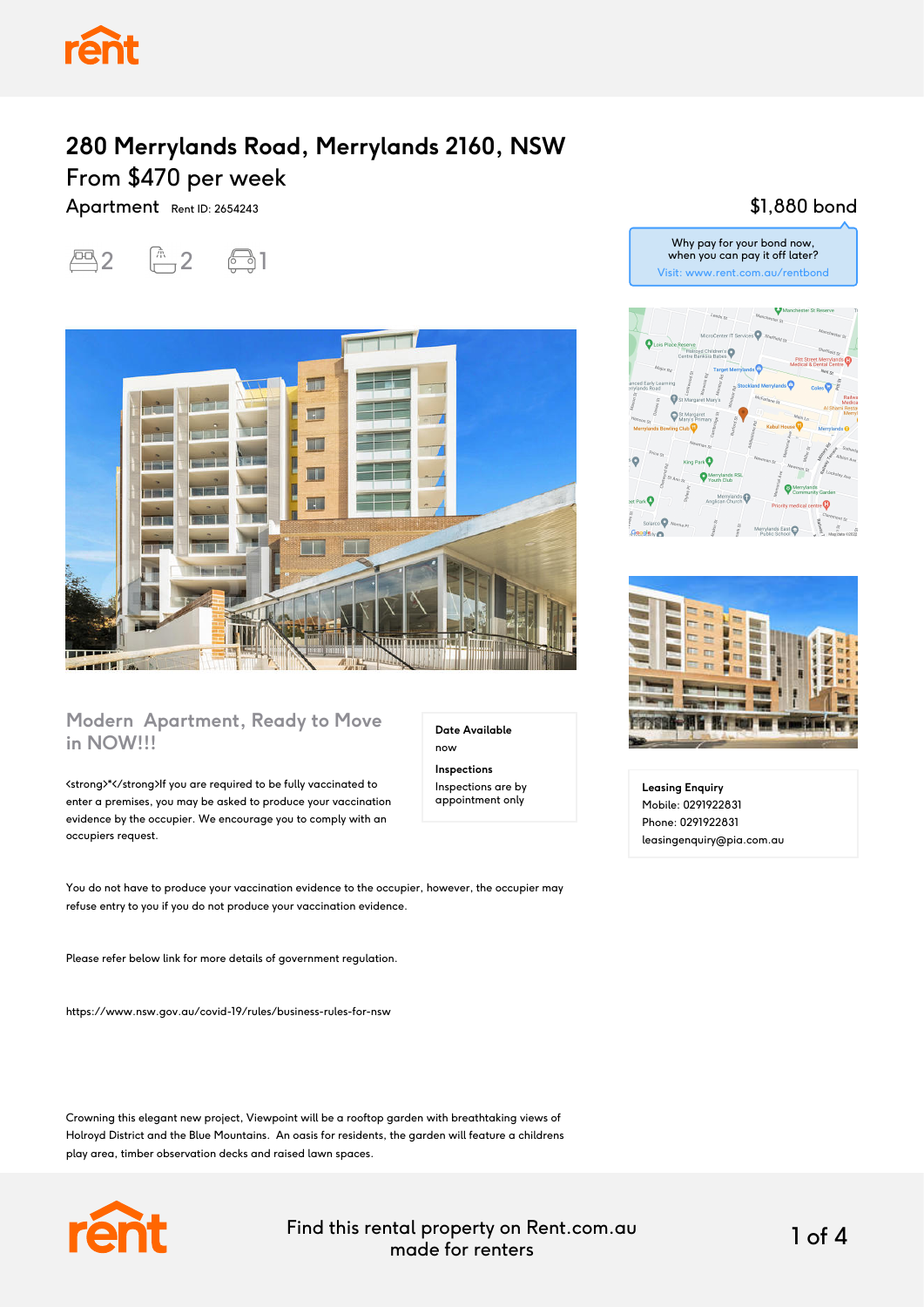

Apartment Rent ID: 2654243





Property details continued from page 1:

... Viewpoint offers residents the choice of 2+s layouts with the security of basement car parking and lift access. entertaining balconies and Dyldams elegant open plan layout are designed for modern living. A Gateway to Merrylands town centre, VIEWPOINT is just 450m to the Merrylands Rail & Bus Interchange, 350m to Stockland Shopping Centre and 350m to King Park.

Main Features include:

- Open plan living and dining

-Stylish kitchen appointed with Stone bench tops, gas cooktop and dishwasher

- Spacious bedrooms both with built in wardrobes
- Bathroom with ceramic wall and floor tiles, mirrored vanity cabinet, and acrylic bath
- Cleverly integrated internal laundry, dryer, and air-conditioning
- Video intercom with security and lift access
- Secured Parking plus storage

\*Pets upon application approval

<div>

<div class="m\_-1119915759616940314m\_-4225443431338160749m\_4328503815515687124m\_- 2620435665377776631m\_2150522209631697293gmail\_signature" data-smartmail="gmail\_signature">



Find this rental property on Rent.com.au made for renters 2 of 4

### \$1,880 bond

Why pay for your bond now, when you can pay it off later? Visit: www.rent.com.au/rentbond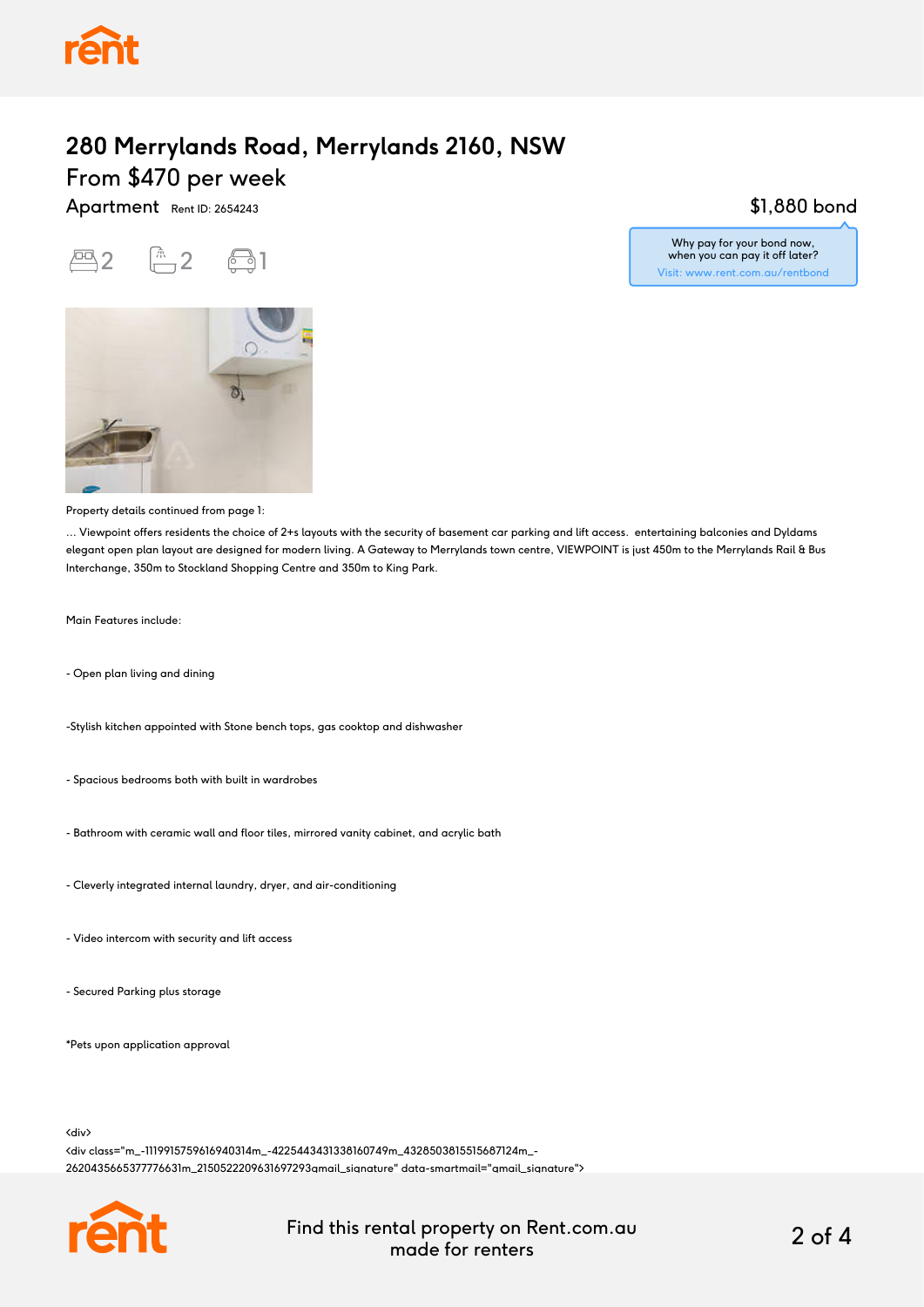

Apartment Rent ID: 2654243



<div> <div dir="ltr"> <div dir="ltr"> <div dir="ltr"> <div dir="ltr"> <div dir="ltr"> <div dir="ltr"> <div dir="ltr"> <div dir="ltr"> <div dir="ltr"> <div dir="ltr"> <div dir="ltr"> <div dir="ltr"> <div dir="ltr"> <div dir="ltr"> <div dir="ltr"> <div dir="ltr"> <div dir="ltr"> <div dir="ltr"> <div dir="ltr"> <div dir="ltr"> <div dir="ltr"> <div dir="ltr"> <div dir="ltr">

<div dir="ltr">

</div>

<div dir="ltr">

</div> </div> </div> </div> </div> </div> </div> </div> </div> </div> </div> </div> </div> </div> </div> </div> </div> </div> </div> </div>



## \$1,880 bond

Why pay for your bond now, when you can pay it off later? Visit: www.rent.com.au/rentbond